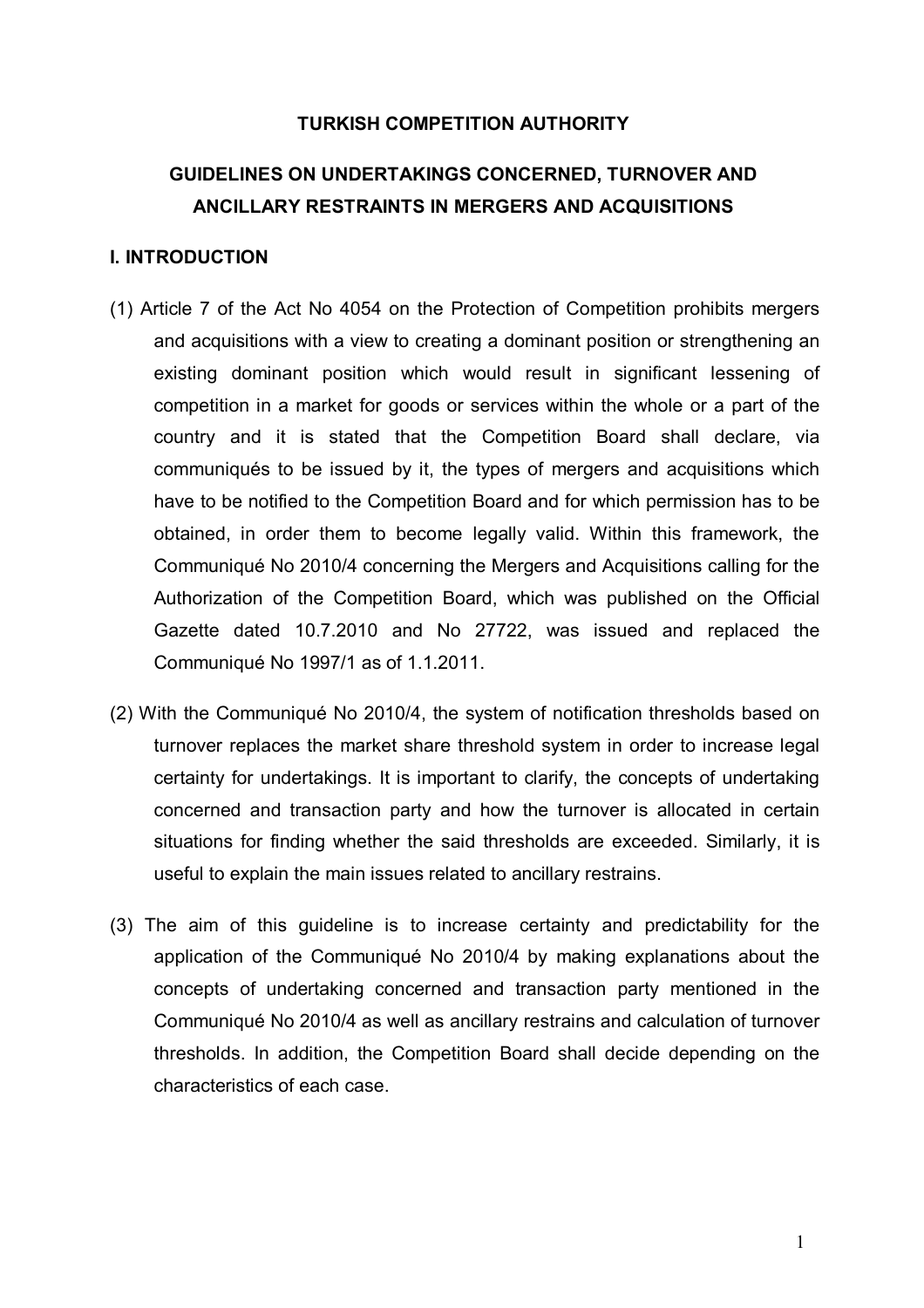## **II. CONCEPTS OF UNDERTAKING CONCERNED AND TRANSACTION PARTY**

# **II.1. In General**

- (4) The concepts of transaction party and undertaking concerned are important for the calculation of turnover, for determining whether the transaction is subject to authorization and for providing the information requested in the Notification form completely and accurately.
- (5) Article 4 of the Communiqué No 2010/4 titled "Definitions" defines undertakings concerned as merging persons or economic units in mergers; acquiring or acquired persons or economic units in acquisitions and defines transaction party as the undertaking party to the merger or acquisition. Accordingly, the undertaking concerned means the person or economic unit that is directly a party to a merger or an acquisition; a transaction party means the economic entity in which each undertaking concerned is included.
- (6) In mergers and acquisitions, after the undertakings concerned are determined, the turnovers of transaction parties, which will form the basis of the evaluation of thresholds, are calculated taking into consideration other persons and economic units that might be in relation with the undertakings concerned within the framework of paragraph 1 of Article 8 of the Communiqué No 2010/4. The procedure for determining the undertakings concerned in mergers and acquisitions under possible scenarios is given below:

#### **II.2. Undertaking concerned in Mergers**

(7) Each of the merging persons or economic units is considered as an undertaking concerned individually in mergers.

#### **II.3. Undertaking concerned in Acquisitions**

(8) In acquisitions, there may be more than one firm in both the acquiring party and the acquired party. As a general principle, each of those firms is considered as an undertaking concerned under the scope of the Communiqué No 2010/4. Moreover, as stated below, the definition of an undertaking concerned might be different based on a specific case depending on the structure of control in acquisitions.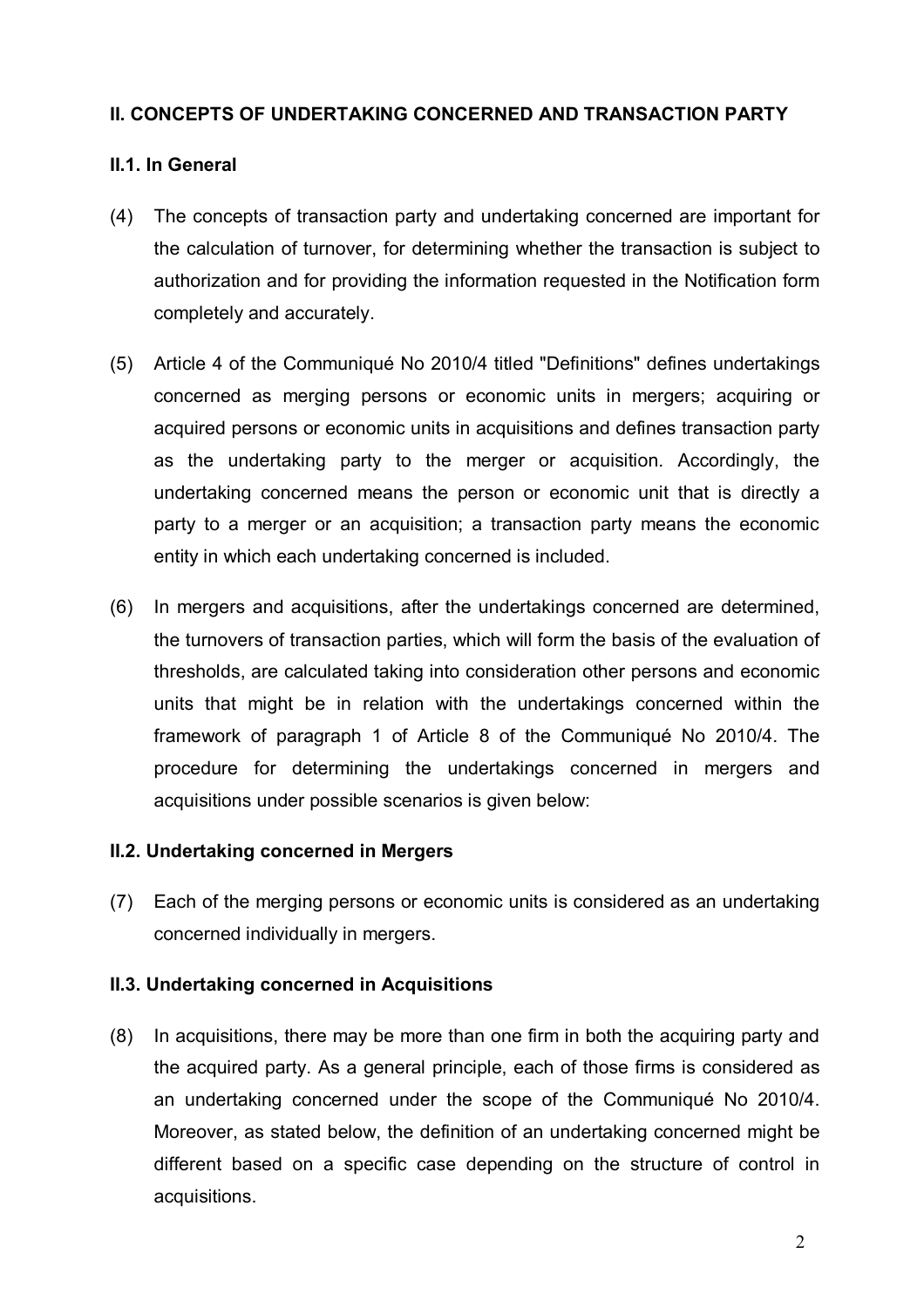# **II.3.1. Acquisition of full control**

(9) In transactions where an undertaking acquires the full control of another undertaking, undertakings concerned are the acquiring undertaking and the undertaking to be acquired. In case of acquisitions realized by a group through one of its companies, the undertakings concerned are the acquiring firm and the undertaking to be acquired, except for the case where the acquiring firm is established as an instrument for acquisition.

# **II.3.2. Partial Acquisition**

(10) In case the acquisition is related to acquiring one part of the undertaking to be acquired instead of the whole, the undertakings concerned will be the acquiring undertaking and the part to be acquired in the transferring firm. For instance, in a transaction where company A has more than one production facility and B acquires only one of them, the undertakings concerned are company B and the production facility to be acquired.

# **II.3.3. Transition from joint control to full control**

(11) In cases where one of the shareholders of a company that is managed through joint control establishes full control over the company by purchasing the shares of other shareholders, the undertakings concerned are the acquiring shareholder and the joint venture company. The shareholders who leave the company by transferring their shares are not considered as undertakings concerned. For instance, in a transaction where company D is jointly controlled by A, B and C, and company A acquires the shares belonging to B and C and therefore gains full control over D, the undertakings concerned are A and D.

# **II.3.4. Acquisition of joint control**

(12) In case a new joint venture is established, each of the shareholders who will have a voice in the joint control is regarded as an undertaking concerned. The newly established joint venture is not regarded as an undertaking concerned, as it does not have turnover. Where an undertaking transfers its subsidy or its business as a contribution to a new joint venture, joint venture is not regarded as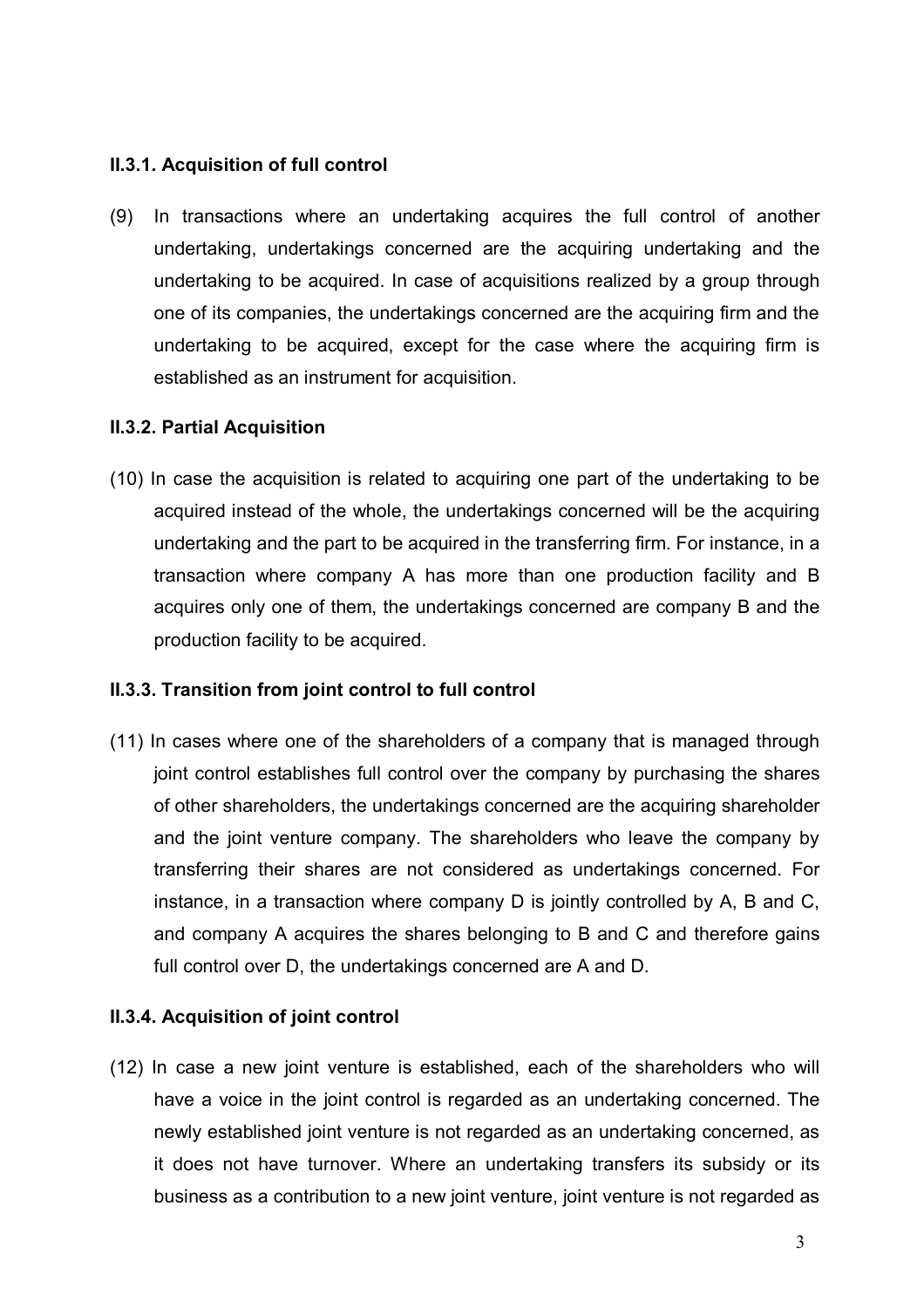an undertaking concerned. For instance, if companies A, B and C come together and establish the joint venture D, the undertakings concerned are A, B and C. The same condition applies where one of those companies transfers to company D an asset that can be attributed turnover.

- (13) However, in case one or more undertakings acquire another company so as to establish joint control, each of the undertakings to have joint control after the transaction and the acquired company are regarded as undertakings concerned. The difference between this transaction and the example in the previous paragraph is that the joint venture is established on a company operating in the market independently of its shareholders. Here, a company that is active on the date of the transaction is being acquired by third parties in a way to establish joint control over it. Therefore, the acquired company is regarded as an undertaking concerned beside the shareholder undertaking.
- (14) Acquisition of a company to share its assets in a short time is regarded as the acquisition of full control individually over the related parts of the acquired company by each of the acquirers not as the acquisition of joint control over the company as a whole. In this case, the undertakings concerned are the acquiring companies and different parts that are acquired in each transaction.

# **II.3.5 Change of the shareholders controlling the joint venture**

(15) Where, in the joint venture, one or more shareholders are subsequently included in the joint control as a new shareholder or purchasing a part of the existing shares; due to the structural change in control, all previous and new shareholders who will have joint control and the joint venture itself are regarded as undertakings concerned. For instance, if company D is included in company C, which is jointly controlled by A and B, via purchasing all of the shares of company B, undertakings concerned will be A, C and D.

#### **II.3.6. Acquisition of control by the joint venture**

(16) Where a joint venture acquires the control of another company, the joint venture per se and each of the parent companies may be considered as an undertaking concerned. In those cases, the Competition Board determines the undertaking concerned depending on the following principles taking into account the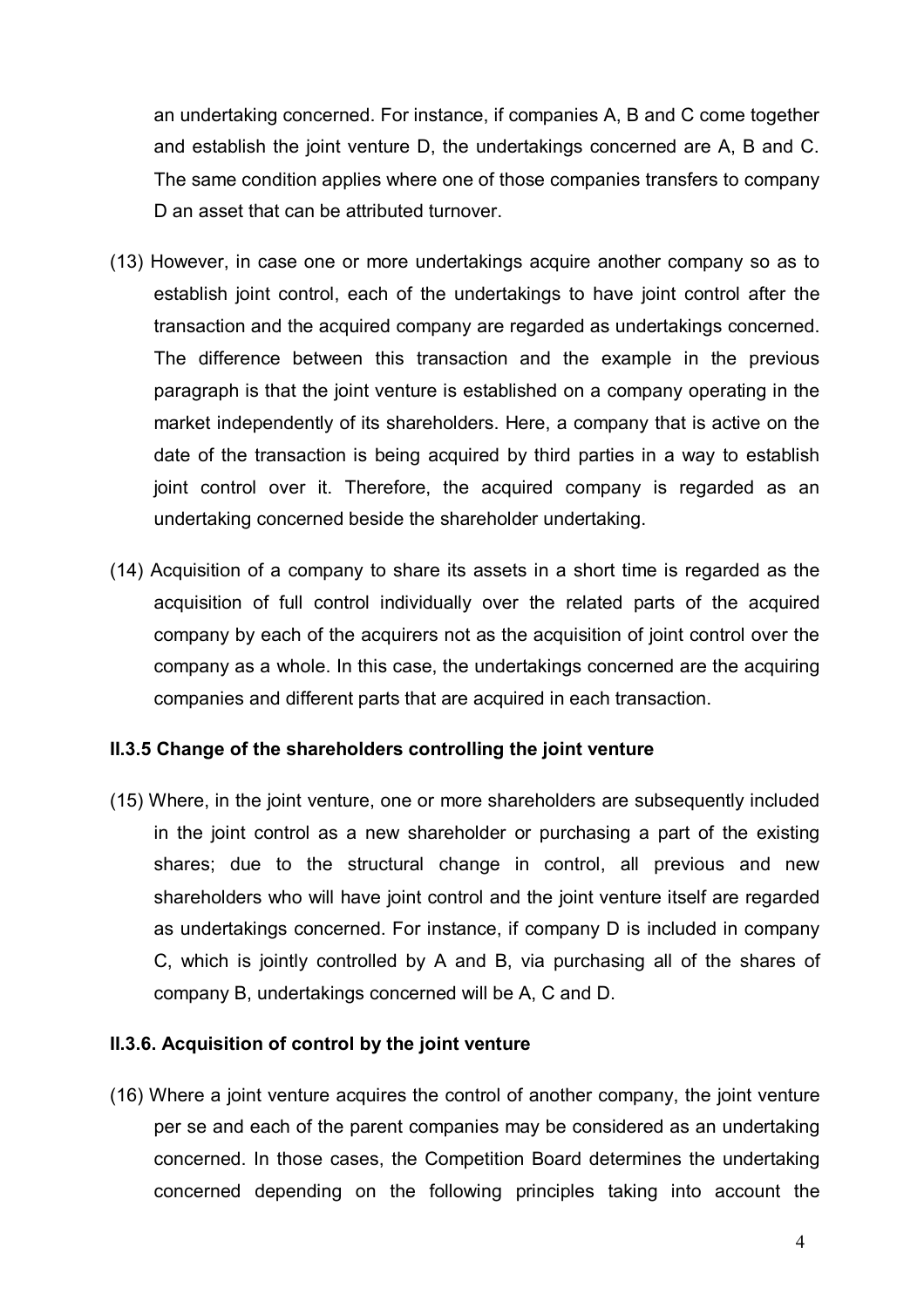economic reality of the transaction.

- (17) In case the acquisition is realized by a full-function joint venture, the undertakings concerned are the joint venture and the company acquired.
- (18) In case the joint venture is used as an instrument in an acquisition by the parent companies, for instance if the joint venture is established only for the acquisition, is not a full-function joint venture and does not start operating yet, the parent companies are considered as the undertakings concerned, not the joint venture. Similarly, if there are facts showing that the parent companies are the real players behind the transaction, for instance if the parent companies significantly contribute to initiation, organization and financing of the transaction, the parent companies are regarded as the undertakings concerned.

# **II.3.7. Break-up of joint control**

- (19) When parent companies break up the joint venture and split the assets, there is more than one transfer of control. If each of the parent companies gains full control over the asset it has had after the transaction, the undertakings concerned for each transaction is the acquiring parent company and the asset acquired.
- (20) A similar scenario applies to the situations where two or more companies exchange economic units. In this case, each transfer of control is considered as an acquisition of full control independently. The undertakings concerned will be the acquiring companies and the economic units acquired.

# **II.3.8. Acquisition of control by real persons**

(21) Real persons are deemed as undertakings individually or when they carry out economic activities via their rights of control on an economic unit. In acquisitions realized by real persons who are deemed as undertakings, the undertakings concerned will be the acquiring real person and the economic unit acquired.

# **III. TURNOVER**

# **III.1. In General**

(22) According to Article 7 of the Communiqué No 2010/4, in a merger or acquisition,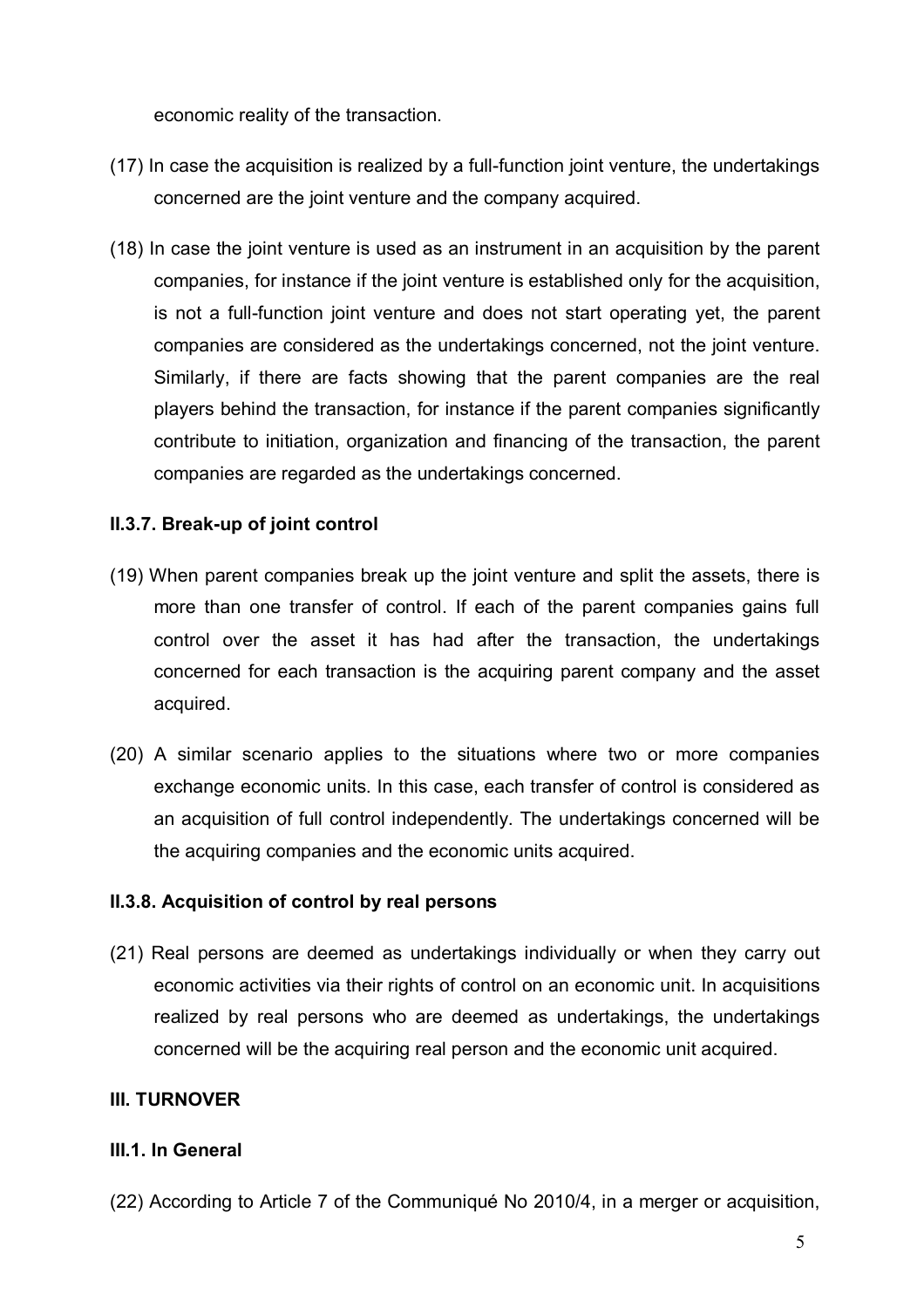authorization of the Competition Board is required for the relevant transaction to carry legal validity in case, total turnovers of the transaction parties in Turkey exceed one hundred million TL, and turnovers of at least two of the transaction parties in Turkey each exceed thirty million TL, or global turnover of one of the transaction parties exceeds five hundred million TL, and at least one of the remaining transaction parties has a turnover in Turkey exceeding five million TL. However, except in cases of joint ventures, authorization of the Competition Board is not required for transactions without any affected market, even if the thresholds listed in Article 7 are exceeded. Joint venture here means the existence of an economic unit subject to joint control after the transaction such as the formation of a new joint venture or the change in the control structure of an existing joint venture. Therefore, transactions not creating joint control are not deemed as joint ventures in the application of the said article.

- (23) The Competition Board tries to have the most accurate and reliable turnover figures in order to assess precisely the possible effects of the transaction in markets in control of merger and acquisition transactions. Within this framework, according to paragraph 6 of Article 8 of the Communiqué No 2010/4, in accordance with the uniform accounting plan, the net sales generated as of the end of the financial year preceding the date of the notification, or, if this can not be calculated, of those generated as of the end of the financial year closest to the date of notification are taken into account.
- (24) For converting the annual turnover of an undertaking in foreign currency to TL, average buying rate of exchange of the Central Bank of Turkey for the financial year the turnover is generated is taken into consideration as the rate of exchange.
- (25) When determining whether the turnover thresholds stated in Article 7 of the Communiqué No 2010/4 are exceeded, the turnovers of the undertaking concerned as well as of all persons and economic units that are connected to it according to the criteria stated in paragraph 1 of Article 8 of the Communiqué No 2010/4 are taken into account. The aim is to assess the total economic power of transaction parties through determining the total volume of economic sources affected by the transaction by complying with the legal certainty principle.
- (26) According to paragraph 2 of Article 8 of the Communiqué No 2010/4, for the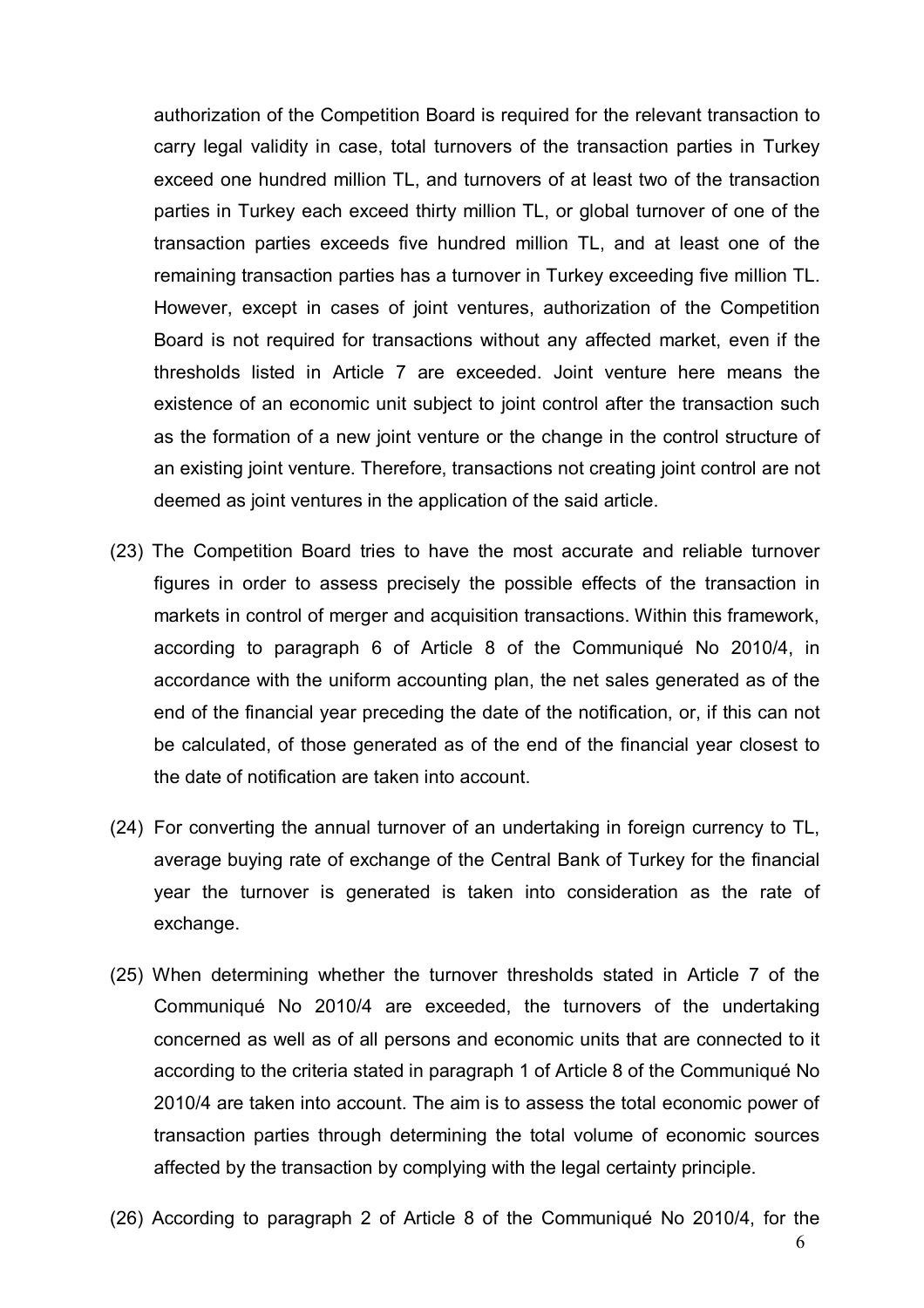calculation of turnover in an acquisition, the turnover of the part transferred is taken into account with respect to the transferring party. For instance, if undertaking A is wishing to acquire undertaking C, which is fully controlled by undertaking B, the turnovers of A and C are included in the calculation and the turnover of B is ignored.

#### **III.2. Affected Markets**

- (27) Affected market indicates horizontal and vertical relations between relevant product markets. Within this framework, the fact that there is a relevant product market where the activities of the parties overlap horizontally or vertically fulfills the condition of the existence of an affected market provided that at least one party operates in Turkey. Moreover, if none of the parties operates in Turkey with respect to the relevant product markets where the activities of the parties overlap horizontally and vertically, it can be said that there is not an affected market for the application of the said paragraph.
- (28) Horizontal relationship indicates the overlap in the same level where at least two of the parties are commercially active in the same product market while vertical relationship indicates the cases where at least one of the parties is commercially active in the downstream or upstream market of any product market in which another party operates. For instance, when an undertaking operating in the cement sector even abroad acquires a cement factory operating in Turkey, an affected market will be in question due to the horizontal relationship in the cement market. In this case, the transaction will be subject to authorization if the turnover thresholds are exceeded. Similarly, if a cement company acquires a ready-mixed cement facility in Turkey, an affected market will be in question due to the vertical relationship in the markets, regardless of whether the company actually supplies goods to that facility. However, with respect to acquisitions without horizontal or vertical relationships between products (except joint ventures), for instance where an undertaking operating only in cement market acquires a company producing biscuits in Turkey, there will be no affected markets, therefore the transaction will not be subject to authorization regardless of turnovers.
- (29) Assessment of an affected market will be made in terms of markets that are likely to be affected by the transaction. Accordingly, all activities of undertakings will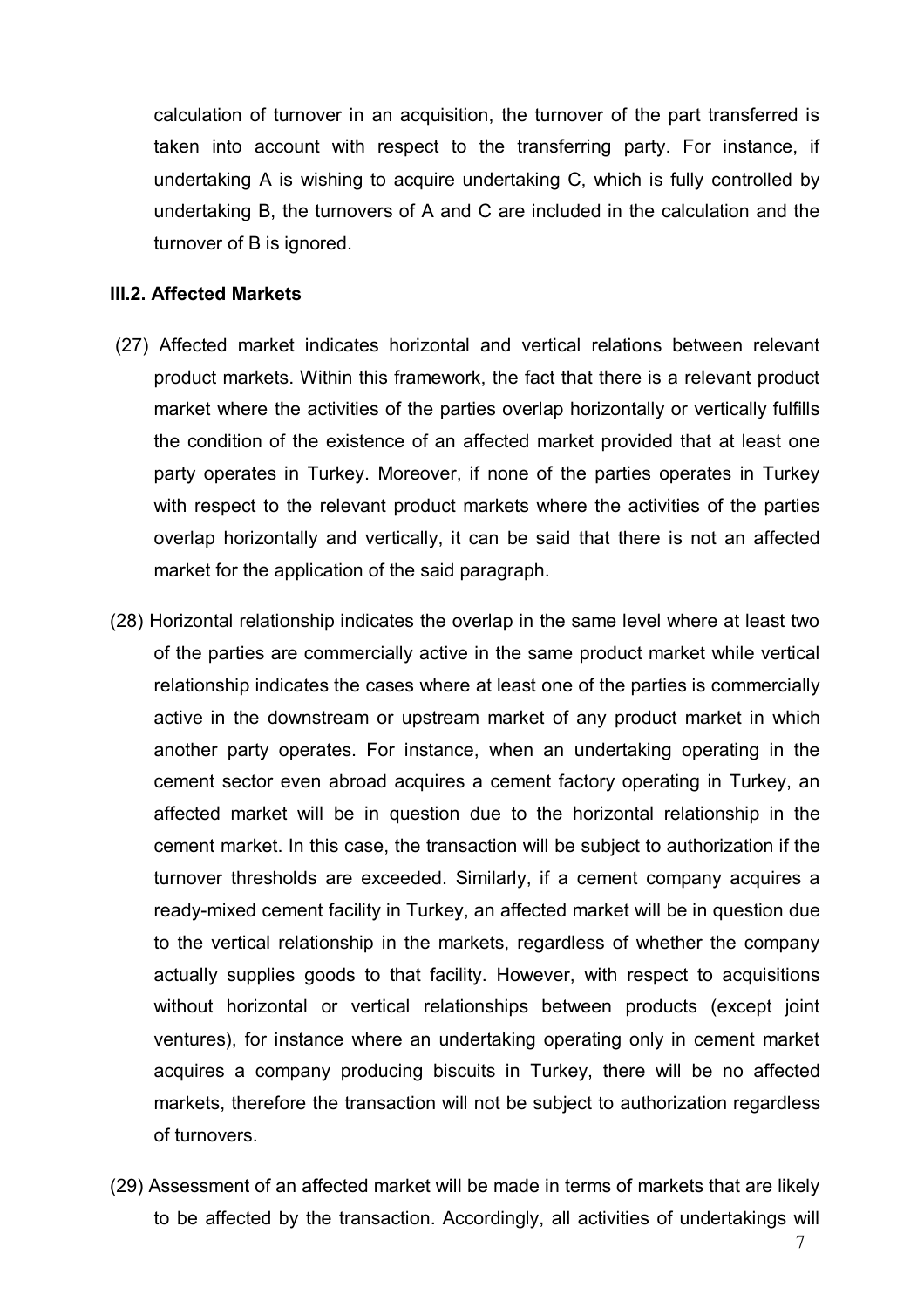be assessed in mergers within this framework. In acquisitions, assessment is made considering only the area of activity of the company to be acquired.

## **III.3. In-group or Overseas Sales**

(30) While the turnover is calculated according to paragraph 6 of Article 8 of the Communiqué No 2010/4, turnovers generated from sales among the persons or economic units listed in the first paragraph of the same article will not be included. The aim is to take into account the real economic weight of the parties in the market with respect to the transaction. On the other hand, the overseas sales of the said persons or economic units will be ignored when the turnover in Turkey is calculated.

#### **III.4. Avoiding double counting and allocation of turnover**

- (31) Double counting should be avoided when the turnovers of the transaction parties are calculated in joint ventures. Therefore, when the joint venture is regarded as an undertaking concerned beside the parent company, the turnover of the parent company will be calculated without the turnover of the joint venture to be acquired and the turnover of the joint venture will be calculated without the turnover of the parent company. For instance when joint venture C is jointly controlled by companies A and B, and company A acquires the entire shares of B; while the turnover of company A is calculated, the turnover of joint venture C will be ignored and while the turnover of C is calculated, the turnover of company A will be ignored.
- (32) In accordance with paragraph three of Article 8 of the Communiqué No 2010/4, the principle of avoiding double counting shall be applied where, in a merger or acquisition, undertakings concerned jointly hold the rights and powers listed in subparagraph (b) of paragraph 1 of the same Article over a different person or economic unit. Accordingly, the turnover of the economic unit over which the aforementioned rights and powers are jointly held, generated by its sales to third parties, shall be divided by the number of the undertakings concerned. Consequently, this calculation shall be based not on share percentages but on the number of the shareholders holding the rights or powers listed in subparagraph (b), paragraph 1 of Article 8 of the Communiqué No 2010/4, with the turnover of the economic units of the aforementioned nature divided equally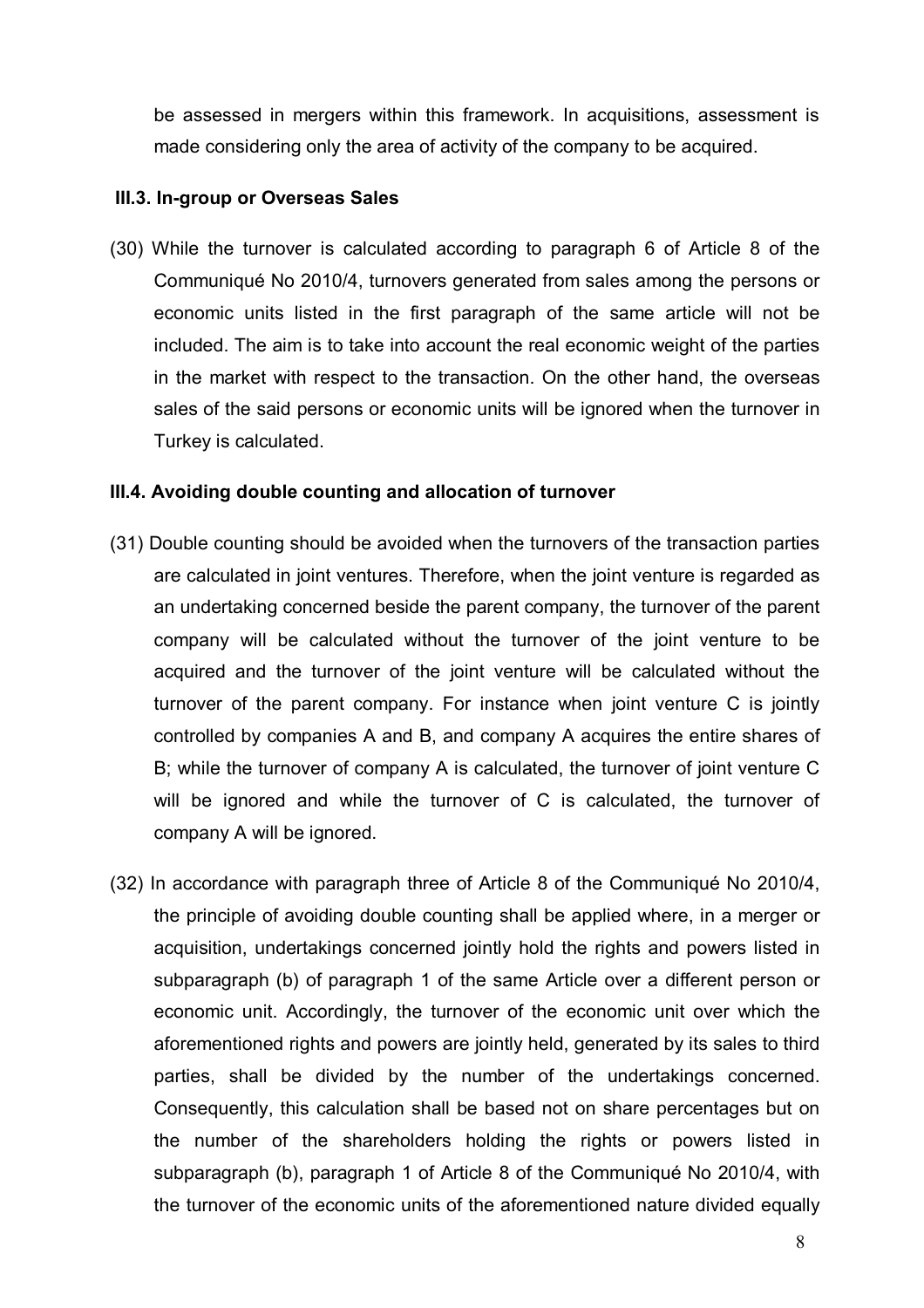among the undertakings concerned. For instance, in a transaction where Company A acquires Company B, the turnover of Joint Venture C, which is under joint control of A and B each of which hold half of the voting rights over it, shall be included in the calculation by being divided equally among Companies A and B.

- (33) Similarly, in accordance with paragraph 4 of Article 8 of the Communiqué No 2010/4, turnovers of those undertakings over which undertakings concerned hold the right to manage operations jointly with third parties shall be calculated by division with the number of these right-holders.
- (34) The aforementioned points may be explained as follows with a figure:



**Figure 1.**

In this figure, A and B refers to the undertakings concerned, while percentage numbers refer to the voting right percentages.

In the figure above:

- The turnover generated by Company C through its sales to companies other than A, B, F and E shall be divided equally among A and B.

- The turnover generated by Company E through its sales to companies other than A, C and F shall be wholly transferred to A.

- The turnover generated by Company F through its sales to companies other than A, C and E shall be divided equally among A and D.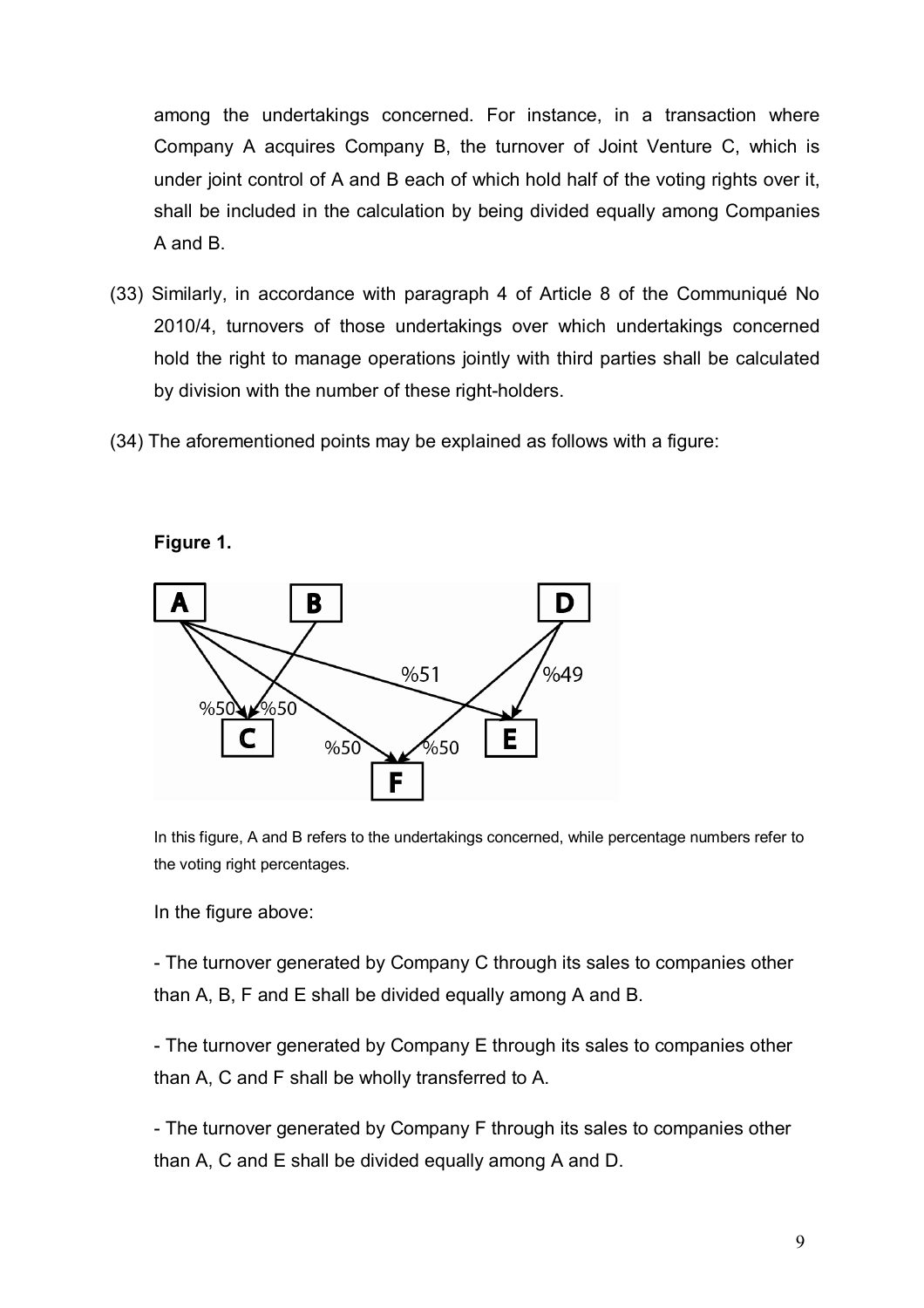#### **III.5. Transactions between the same persons or parties**

(35) Article 8, paragraph 5 of the Communiqué No 2010/4 states that two or more transactions falling under paragraph 2 of the same Article, concluded between the same persons or parties within a period of two years would be treated as a single transaction in terms of the calculation of turnovers as specified in Article 7 of the Communiqué No 2010/4. In case such transactions exceed the notification thresholds individually or cumulatively, all of the transactions must be notified, regardless of whether the transactions concerned are related to the same market or sector or whether they were previously notified. The main goal of this regulation is to prevent the conclusion of important mergers or acquisitions without authorization through the compartmentalization of those mergers and acquisitions originally subject to authorization. For instance in a market where only companies A and B are active and have turnovers of 100 and 50 million TL respectively, the acquisition of B by A is subject to authorization due to turnover thresholds. The acquisition of B's operations in two segments of 25 million TL each in order to remove this transaction from the scope of authorization would allow two transactions to occur, neither of which are apparently subject to authorization; however, in case the aforementioned transactions are concluded within a two-year period they would be assessed together and the turnovers would be integrated. In the example of this transaction, while the turnover threshold is not exceeded when the first segment of B worth 25 million TL is acquired, when the second 25 million TL segment is acquired the relevant turnover amount would include the 25 million TL arising from the first transaction, the total turnover of 50 million TL would be taken into consideration, and the transaction would be subject to authorization.

#### **III.6. Calculation of turnover**

- (36) Paragraph 1, Article 8 of the Communiqué No 2010/4 specifies specific criteria for identifying the persons or economic units, in addition to undertakings concerned, whose turnovers may be attributed to the parties to the transaction. Accordingly, in the calculation of the turnover, the sum total of the following shall be taken into account.
	- a) Undertaking concerned,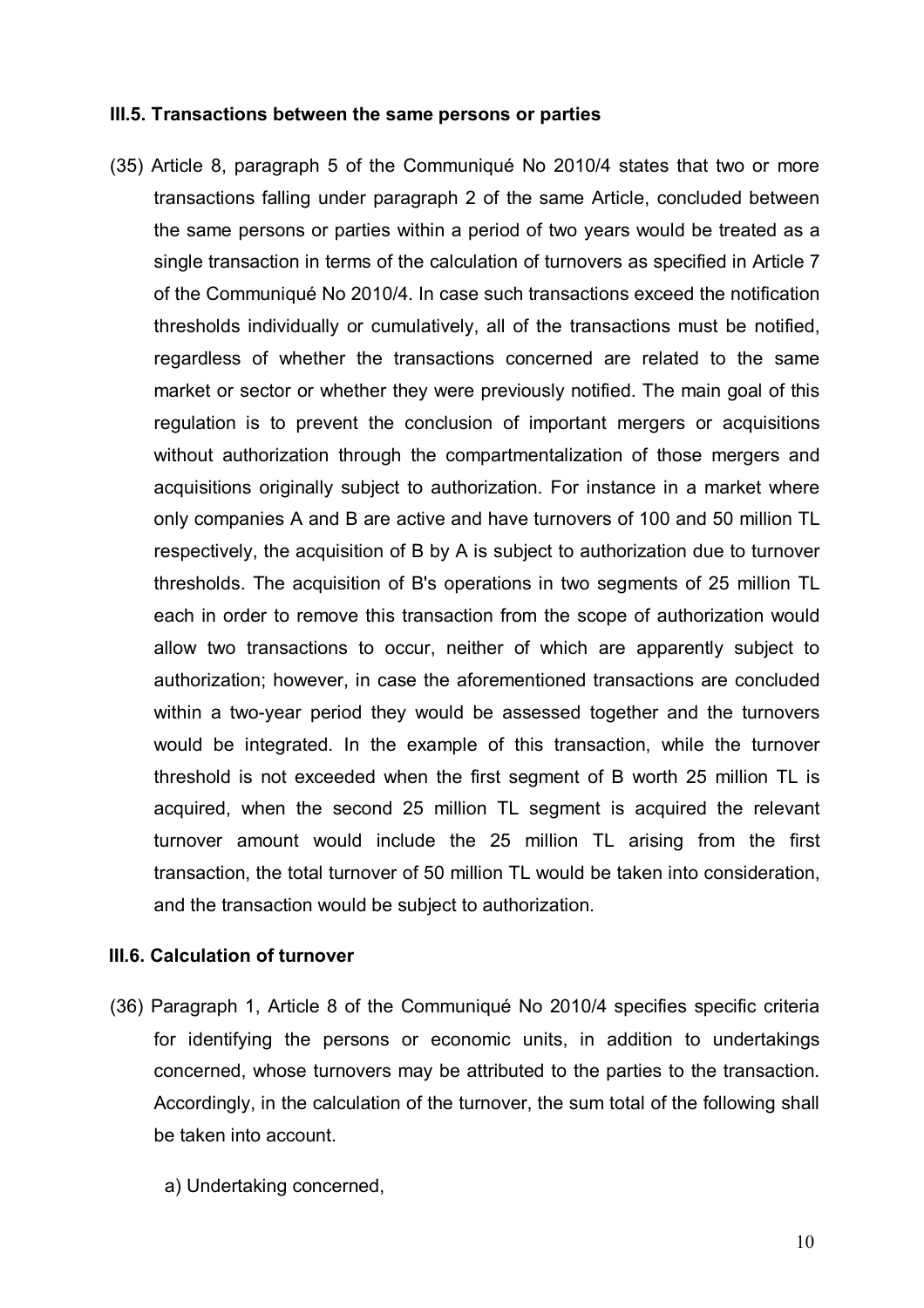b) Persons or economic units in which the undertaking concerned

1) holds more than half of the capital or commercial assets, or

2) holds the power to exercise more than half of the voting rights, or

3) holds the power to appoint more than half of the members of the board of supervisors, board of directors or the bodies authorized to represent the undertaking, or

4) holds the power to manage operations,

c) Persons or economic units which hold the rights and powers listed in b) over the undertaking concerned,

ç) Persons or economic units over which those listed in (c) hold the rights and powers listed in (b),

d) Persons or economic units over which those listed in (a-ç) jointly hold the rights and powers listed in (b).

An example is given in the figure below in order to explain which undertakings shall be included in the calculation of the turnover.



#### **Figure 2.**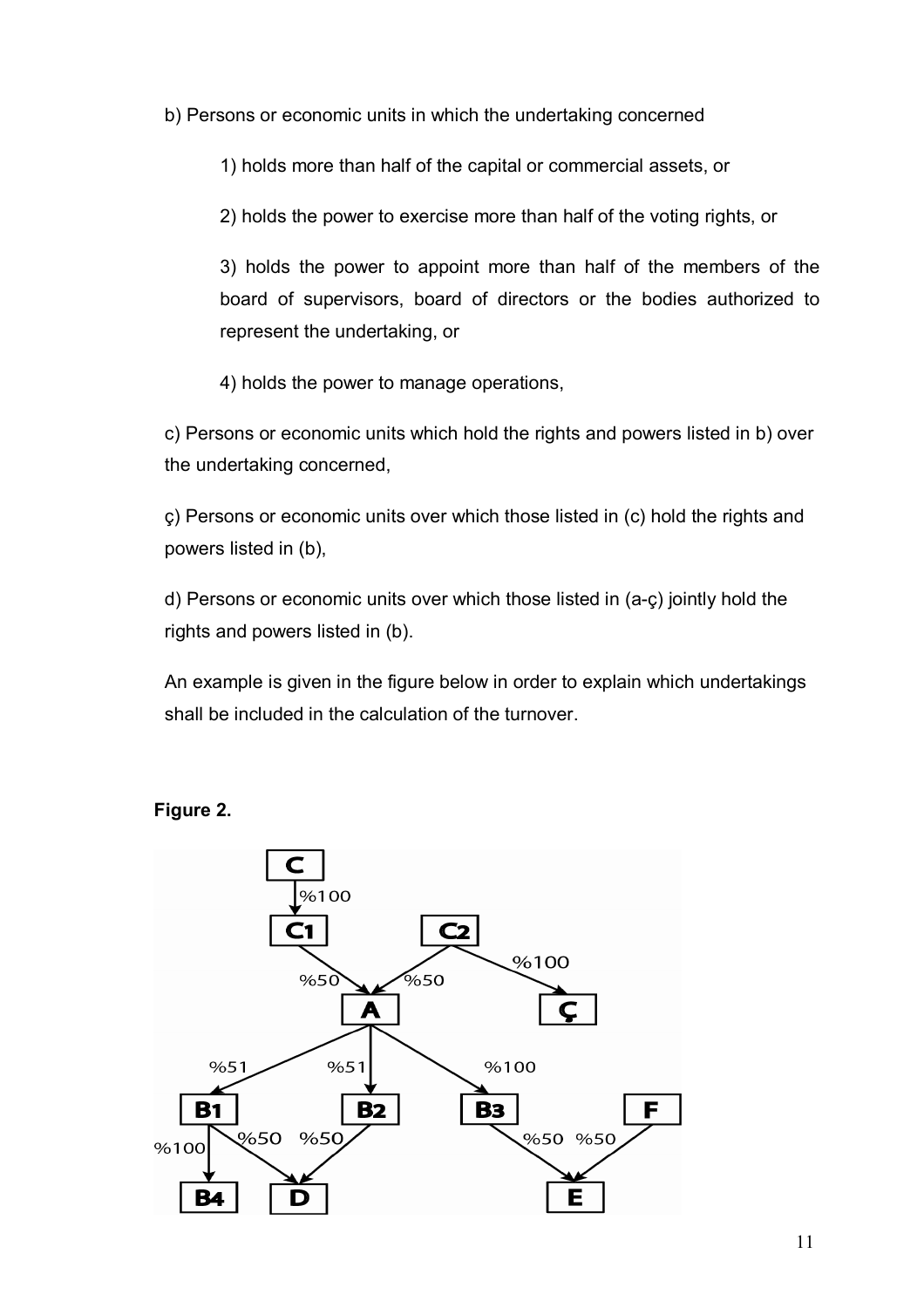In the Figure, A refers to the undertaking concerned, while percentage numbers refer to the voting right percentages.

- (37) The rights and powers listed in points 1, 2 and 3 of sub-paragraph (b), paragraph 1 of Article 8 of the Communiqué No 2010/4 may be established in a simple and clear manner since they are based on quantitative criteria. These thresholds are met in terms of companies in which the undertaking concerned holds more than half of the capital or commercial assets, holds the power to exercise more than half of the voting rights or is empowered *de jure* to appoint more than half of the members of the board of supervisors, board of directors or the bodies authorized to represent the undertaking. Also, if it is *de facto* possible for the undertaking concerned to exercise more than half of the voting rights in the shareholders' meeting of other companies or to appoint more than half of the members of the bodies authorized to represent other companies, such companies will also be included in the calculation of the turnover.
- (38) The provision in point 4, sub-paragraph (b), paragraph 1 of Article 8 of the Communiqué No 2010/4 refers to the right of undertakings to manage their operations. *"The right to manage operations"* is the right which ensures *de jure* the determination of the strategic behavior of the undertaking. These rights may occur in the form of holding the voting rights or they may arise from contracts such as leasing contracts, etc.
- (39) The right to manage operations also covers the situations where the undertaking concerned holds the right to manage the operations of a company jointly with third parties. Accordingly, even when each of the undertakings with joint control only holds these rights in the negative sense individually, i.e. in terms of veto power, it is accepted that they hold the right to manage the operations of the company controlled. In the above figure, Company E, which is controlled by the undertaking concerned A and the third party F, will be included in the calculation of the turnover as a company whose operations are managed by the undertaking concerned. In accordance with point 4, sub-paragraph (b), paragraph 1 of Article 8 of the Communiqué No 2010/4, in case of *de jure* rights which only grant explicit rights to manage operations to the undertaking concerned and to third parties, such joint ventures shall be taken into account in the calculation of the turnover. Therefore, the inclusion, in the calculation of the turnover, of joint ventures controlled with third parties has been limited to those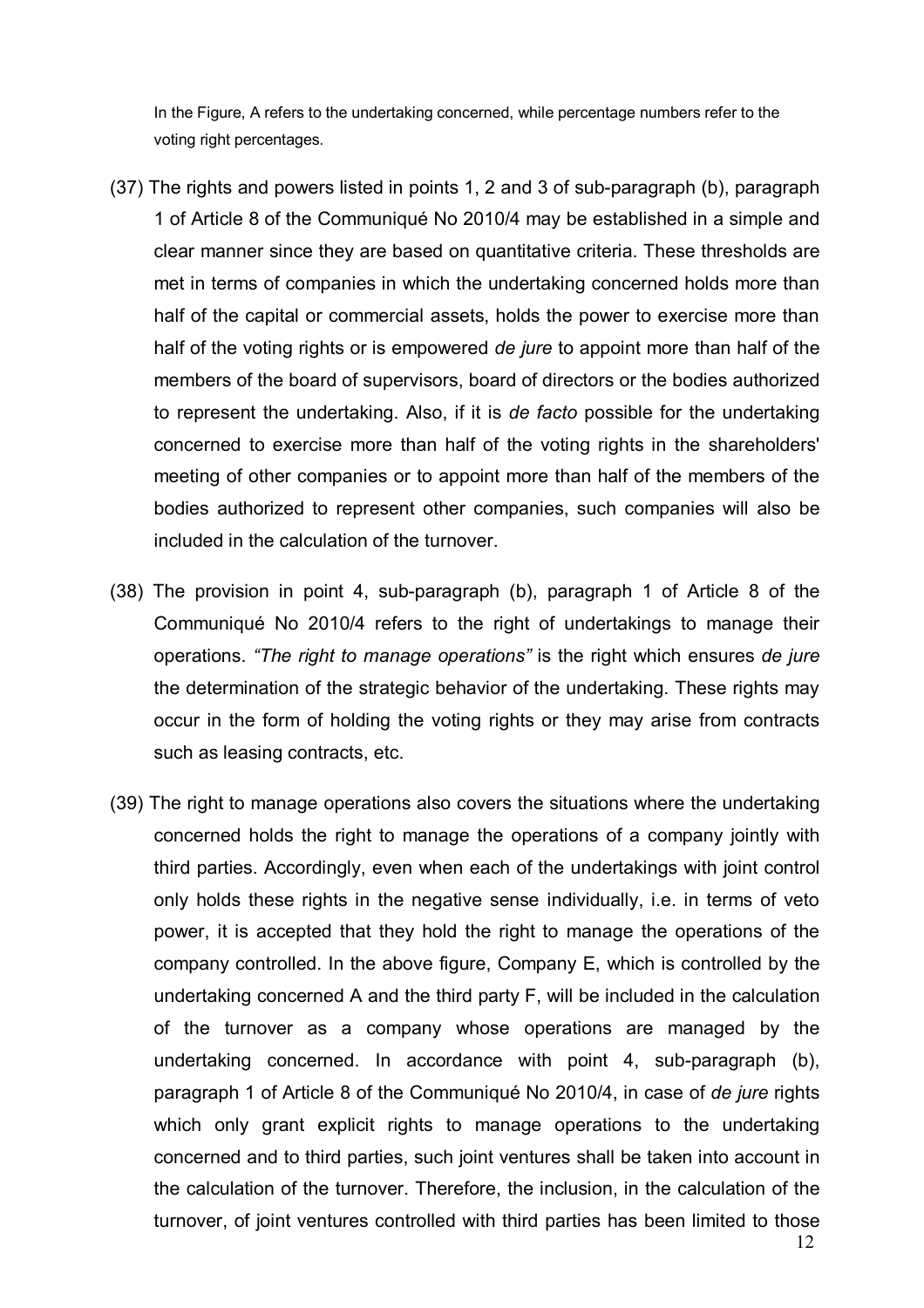cases where the undertaking concerned and third parties hold joint management rights on the basis of an agreement such as a shareholders' agreement or where the undertaking concerned and the third party has equal voting rights, i.e. they can appoint an equal number of members in the decision-making body of the joint venture.

- (40) The turnovers of all persons or economic units which hold the rights and powers listed in sub-paragraph (b), paragraph 1 of Article 8 of the Communiqué No 2010/4 over the undertaking concerned must be included in the calculation. In the figure, the two parent companies (C1 and C2) of the undertaking concerned A as well as C, which is the the parent company of C1, will be jointly taken into consideration in the calculation of the turnover.
- (41) Persons or economic units in which the undertaking concerned, directly or indirectly, holds the rights and powers listed in sub-paragraph (b), paragraph 1 of Article 8 of the Communiqué No 2010/4 are also taken into account in the calculation of the turnover. In the example figure, companies B1, B2 and B3 where the undertaking concerned A directly holds more than half of the shares, as well as Companies B4 and D, where A indirectly holds more than half of the shares will be included in the calculation of the turnover. Also, in accordance with sub-paragraph (c), paragraph 1 of Article 8 of the Communiqué No 2010/4, those companies in which the parent company of the undertaking concerned directly or indirectly holds the rights and powers listed in sub-paragraph (b) of the same paragraph will be taken into account in the calculation of the turnover. In the above example, the turnover of Ç, which is a subsidiary of the parent company C2 of the undertaking concerned A will be included in the calculation.

# **IV. ANCILLARY RESTRAINTS**

#### **IV.1. In General**

(42) Paragraph 5 of Article 13 of the Communiqué No 2010/4 provides that the authorization granted by the Competition Board concerning the merger and acquisition shall also cover those restraints which are directly related and necessary to the implementation of the transaction, with the principle being the parties to the transaction should determine whether the restraints introduced by the merger or acquisition exceed this framework.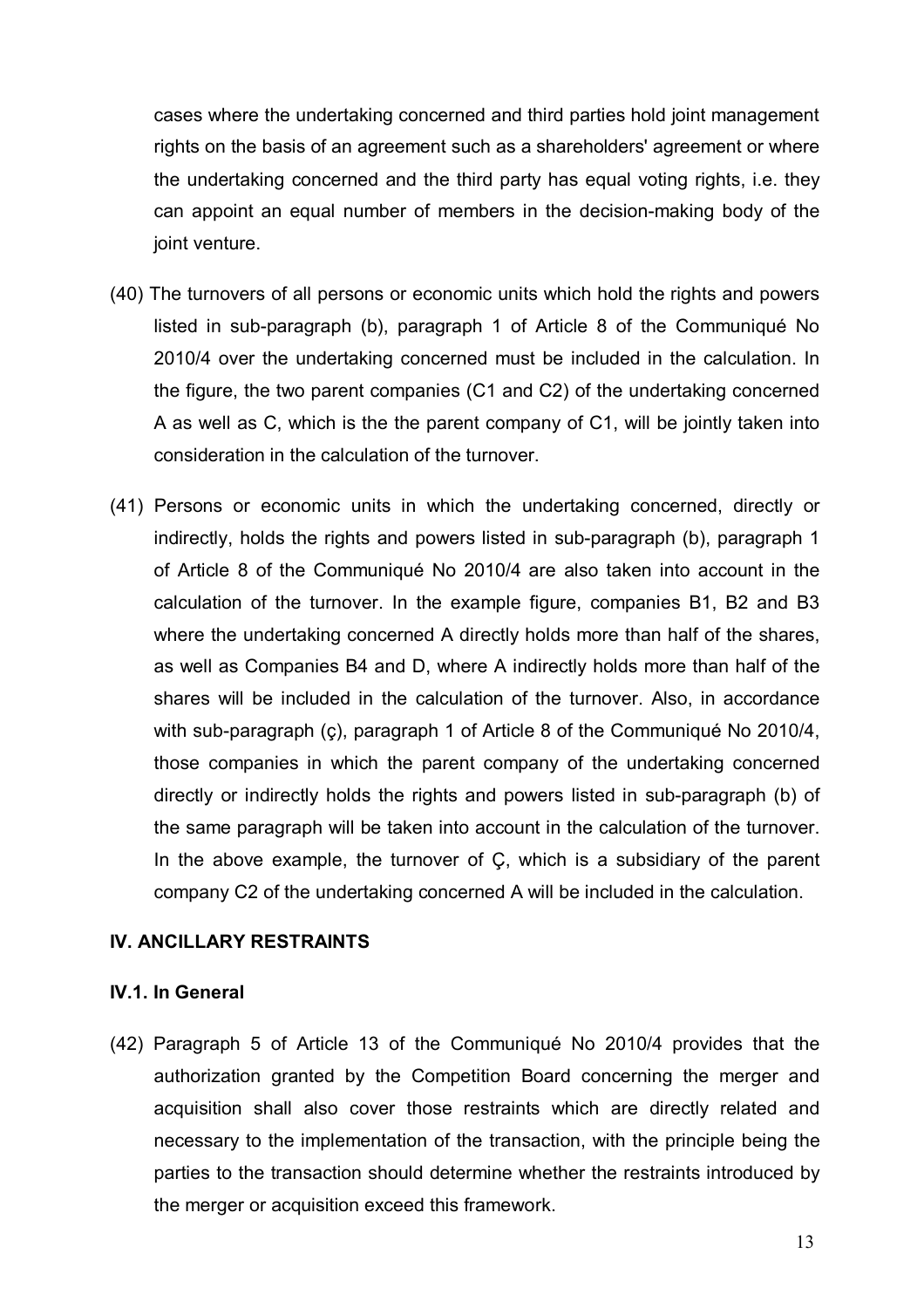- (43) This regulation eliminates the previous practice of assessing ancillary restraints in all concentration transactions and basically leaves the assessment of whether or not a restraint is an ancillary restraint to the responsibility of the parties. Consequently, with the aforementioned regulation of the Communiqué No 2010/4, the adopted and announced principle is that even in the absence of an assessment concerning ancillary restraints in the Competition Board decisions on concentrations, the relevant authorization decision would cover the ancillary restraints as well. However, on the request of the parties, in its decision concerning the concentration the Competition Board shall assess any restraints with a novel aspect, which have not been addressed in the Guidelines herein or in its previous decisions.
- (44) It is not possible to apply Articles 4 and 6 of the Act No 4054 on the Protection of Competition to ancillary restraints. However, any limitation that does not carry the characteristics of an ancillary restraint may be assessed within the framework of Articles 4, 5 and 6 of the Act No 4054 on the Protection of Competition.

#### **IV.2. The concept of ancillary restraints**

- (45) Ancillary restraints are those which are directly related to the concentration and which are necessary to the implementation of the transaction and to fully achieving the efficiencies expected from the concentration.
- (46) The criteria of "direct relation" and "necessity" will be assessed objectively in accordance with the specifics of the case.
- (47) For the restraints to be directly related, it is not sufficient for them to be implemented within the same scope or time period with the concentration transaction; in addition, they have to be closely related economically to the main transaction and they have to be envisaged for a smooth transition to the new structure to be formed following the concentration.
- (48) The criterion of necessity, on the other hand, may be fulfilled in case the relevant restraint is obligatory for the implementation of the concentration or in case of a significant increase in uncertainty and costs of the main transaction in the absence of the restraint. In establishing whether a restraint is necessary, the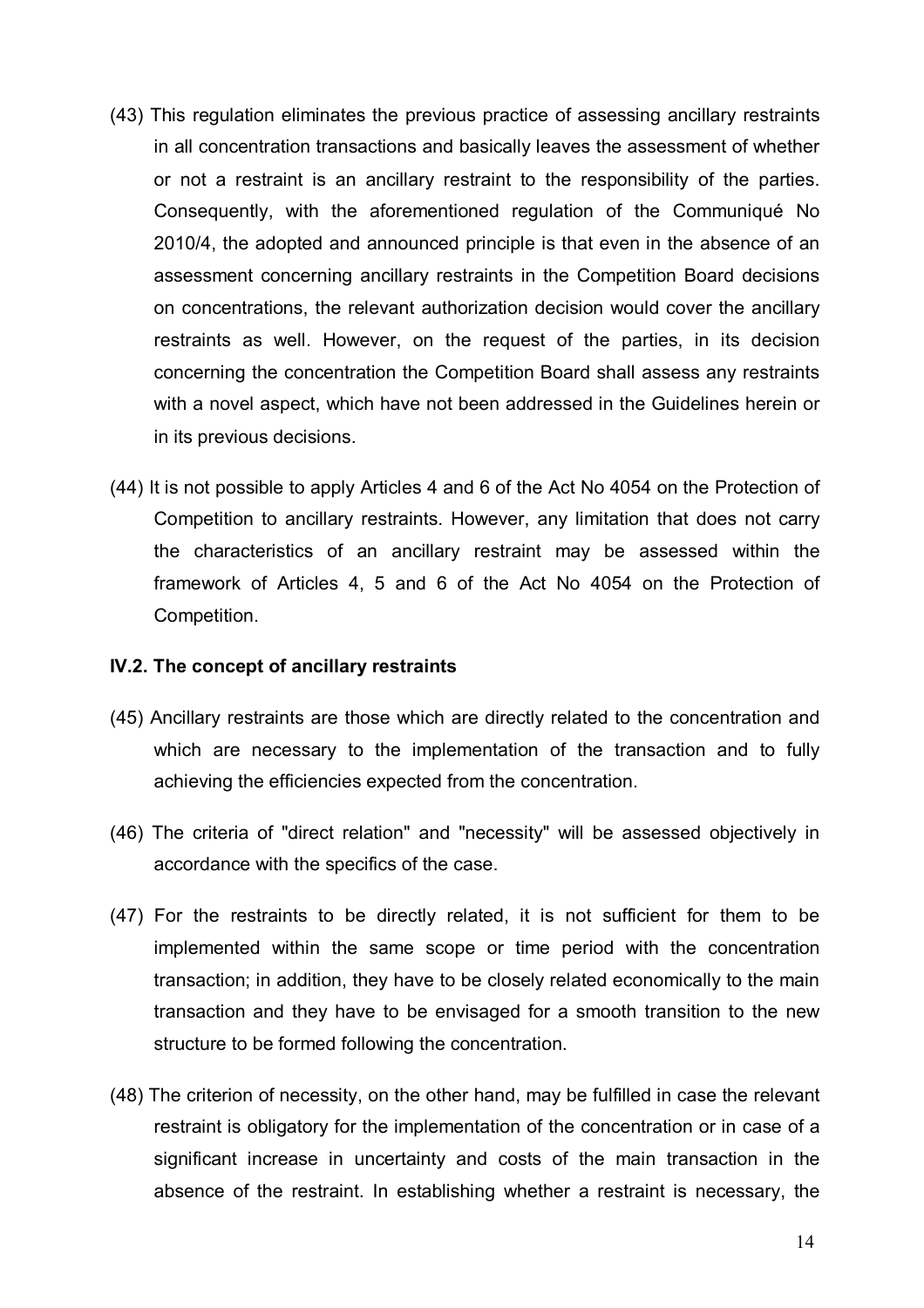duration and scope of the restraint shall be taken into consideration, in addition to its nature. On the other hand, the restraint with the least restriction on competition must be preferred among alternative restraints that serve to attain the same goal.

### **IV.3. General principles concerning application**

- (49) In acquisitions, in order to ensure that the value of the right or asset acquired is fully transferred to the buyer, the seller might have to be placed under an obligation not to compete with the buyer for a certain period. This requirement may come up particularly in relation to building up a clientèle and sufficiently exploiting the *know-how* acquired.
- (50) In order for the non-competition obligation placed on the seller to be accepted as an ancillary restraint, its scope in terms of duration, subject, geographic area and persons must not exceed the reasonably necessary level.
- (51) Non-competition obligations that do not exceed three years in terms of their duration are generally accepted as reasonable. However, it may be possible to accept under the framework of ancillary restraints non-competition obligations with a duration longer than three years, in case customer tie-in lasts longer or it is required by the nature of the *know-how* transferred, provided that the scale required by the concrete case is not exceeded<sup>1</sup>. On the other hand, in joint ventures, long-term or indefinite non-competition obligations preventing the parent undertakings from competing with the joint venture may be accepted as ancillary restraints.
- (52) As a rule, non-competition obligations must be limited to those goods and services comprising the area of operation of the economic unit to be acquired before the transaction. Goods and services which have mostly completed development phase but not yet entered marketing phase may be included within this framework.
- (53) Similarly, non-competition obligations must be limited geographically to the area of operation of the seller before the transaction. However, in exceptional circumstances such as when the seller has made investments to enter into new